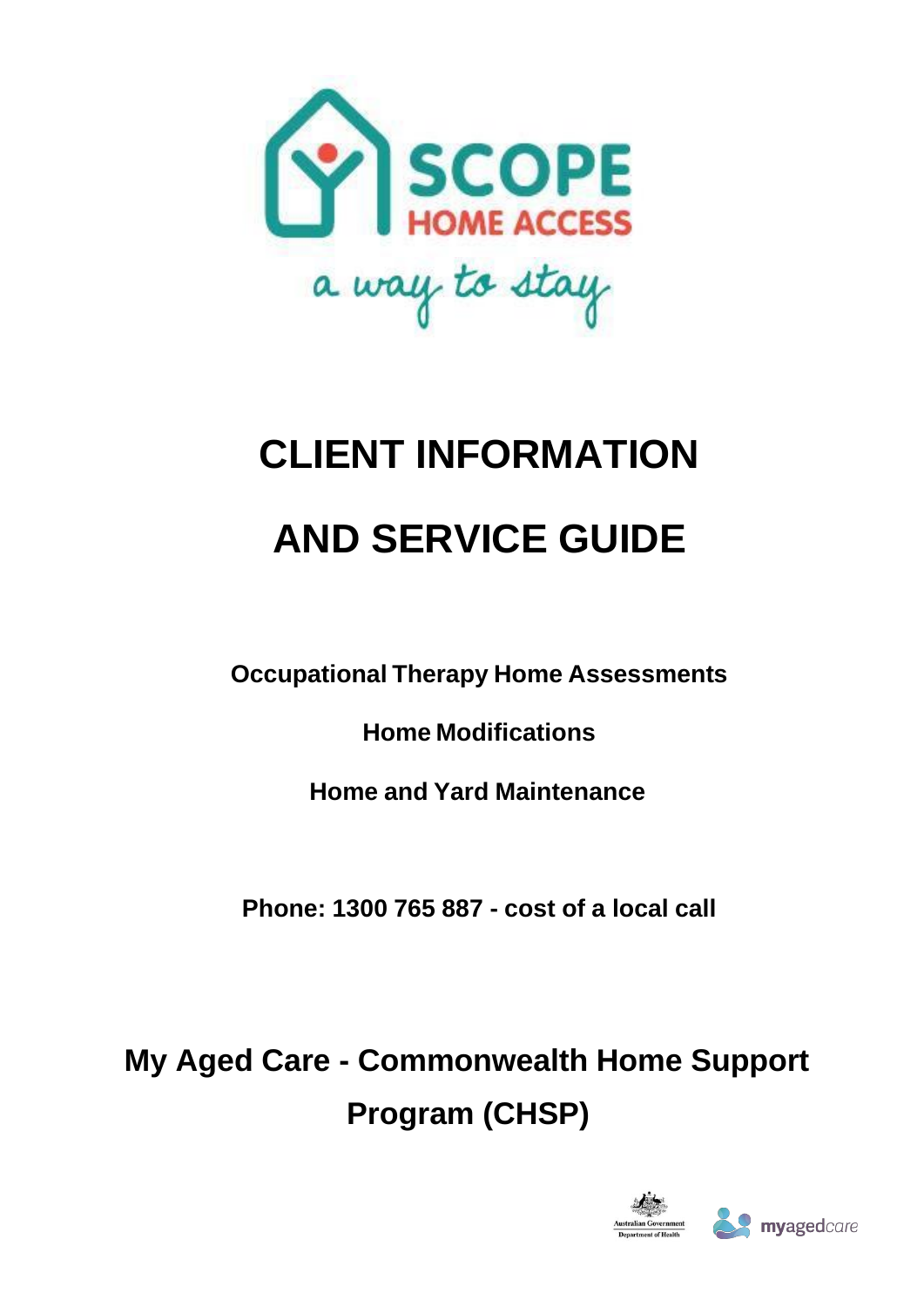**Scope Home Access** is an approved provider to the **My Aged Care - Commonwealth Home Support Program (CHSP)** offering subsidised, basic and entry level aged care services to local communities.

With over 30 years' experience specialising in the provision of Occupational Therapy home assessments, home modification and home and yard maintenance related services. Our staff and contractors are licenced, qualified, police checked and follow appropriate Work Health & Safety procedures and are committed to providing service in line with the Aged Care Quality Standards.

Our Client Services team are available to support your needs and help you navigate through our subsidised or business services.

## **SERVICES WE PROVIDE**

## **Occupational Therapy Home Assessments**

#### **Service Delivery**

Our qualified and experienced Occupational Therapists (OTs) provide a personalised home assessment to look at how minor home modifications and/or small pieces of equipment can support you in your daily living activities with an emphasis on keeping you safe within your home.

#### **Client Contribution (Fee for service)**

Client contribution for Occupational Therapy home assessment is as follows:

| <b>Service Type</b>                          | <b>Client Contribution (Fee for Service)</b>                                                                                                                                                                                                                         |
|----------------------------------------------|----------------------------------------------------------------------------------------------------------------------------------------------------------------------------------------------------------------------------------------------------------------------|
| <b>Initial Home Assessment</b>               | Nil                                                                                                                                                                                                                                                                  |
| <b>Major Home Modification</b><br>Assessment | While major modifications are not generally supported by the<br>CHSP, if they are identified and clinically justified by your<br>assessing OT, they will provide you with further written<br>information on this service including required client<br>contributions. |

## **Home Modifications**

## **Service Delivery**

Scope Home Access provides service to you via our in-house qualified builders, carpenters and handymen. Our construction team work in accordance to the Building Code of Australia (BCA) and appropriate legislation (including licence and qualification requirements for trade supply). For certain sub-trades, we provide service through our monitored, 'preferred contractors' pool.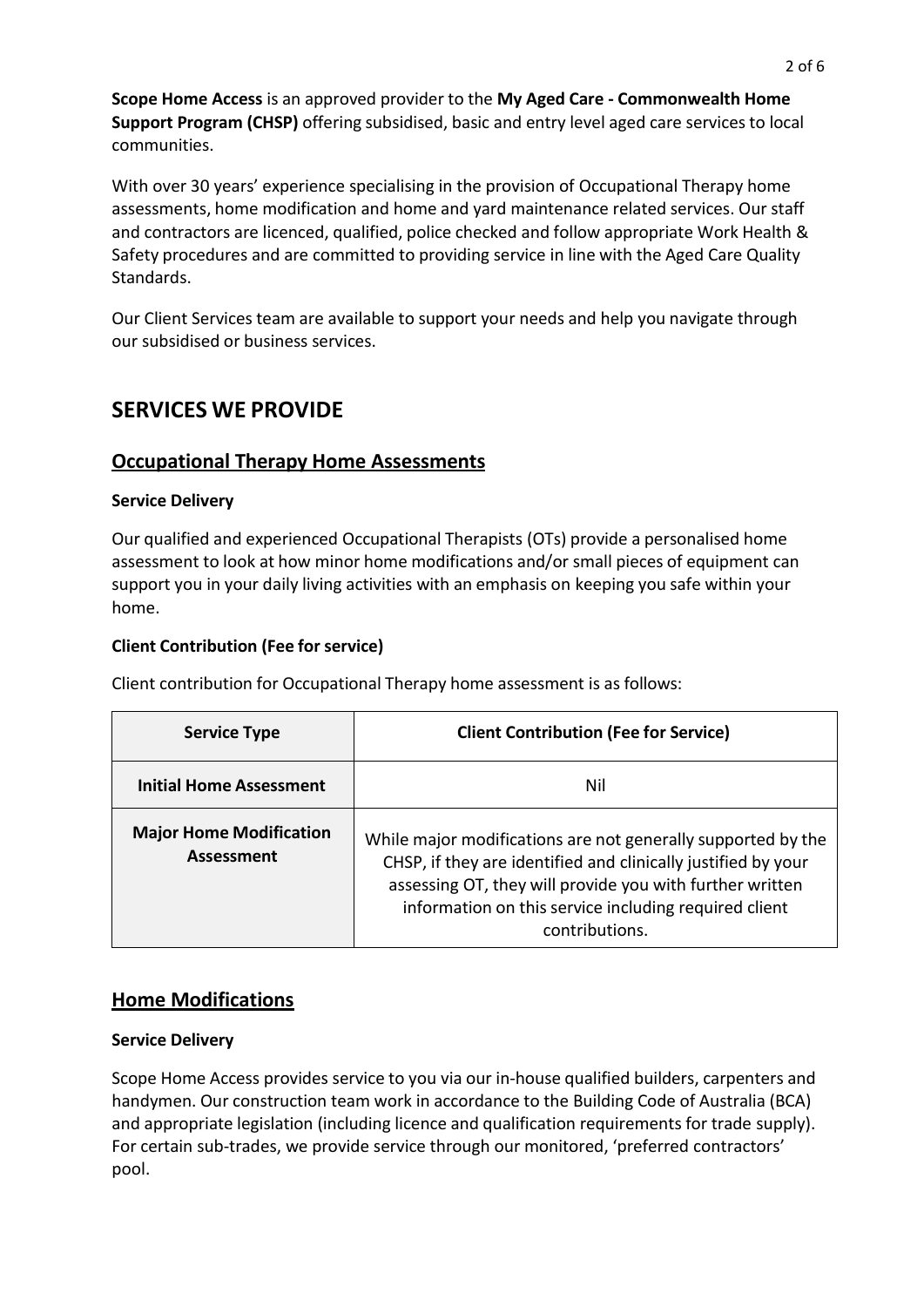## **Client Contribution (Fee for service)**

The CHSP supports basic, entry-level service provision of home modifications. Client contribution is calculated using the following formula:

| <b>Service Type</b>        | <b>Client Contribution (Fee for Service)</b>                                                          |
|----------------------------|-------------------------------------------------------------------------------------------------------|
| Modifications up to \$5000 | 50% of the total cost of service                                                                      |
| Modifications over \$5001* | 30% of the total cost of service*<br>(with a minimum contribution commencing at no less than \$2,500) |

\* Modifications that cost over \$10,000 to the Commonwealth are not generally supported under the Commonwealth Home Support Program (CHSP). The CHSP has a National subsidy cap of \$10,000 for home modifications per client per financial year. Clinically justified applications are reviewed against funding capacity for each service outlet or are referred on to other CHSP outlets that may have capacity within the client's region.

## **Home and Yard Maintenance**

## **Service Delivery**

Scope Home Access utilises in-house trades and runs a monitored pool of 'preferred contractors' when delivering home and yard maintenance services to you.

Lawn-mowing services are available in some areas *however* are often at capacity. Call our Client Services team to enquire about availability.

## **Client Contribution (Fee for service)**

The CHSP supports basic, entry-level service provision of home and yard maintenance. Client contribution is calculated using the following formula:

| <b>Service Type</b>                                                                                        | <b>Client Contribution (Fee for service)</b>                                                      |
|------------------------------------------------------------------------------------------------------------|---------------------------------------------------------------------------------------------------|
| <b>Home and Yard</b><br><b>Maintenance Services</b><br>required for health and<br>safety                   | 50% Cost of labour/materials/tip fee<br>(service is capped at \$3,000 subsidy per financial year) |
| <b>Home and Yard</b><br><b>Maintenance Services</b><br>considered to be the home<br>owners' responsibility | Total cost of service - quote provided on request                                                 |
| Lawn-mowing                                                                                                | Provided via a client voucher system<br>(when capacity is available)                              |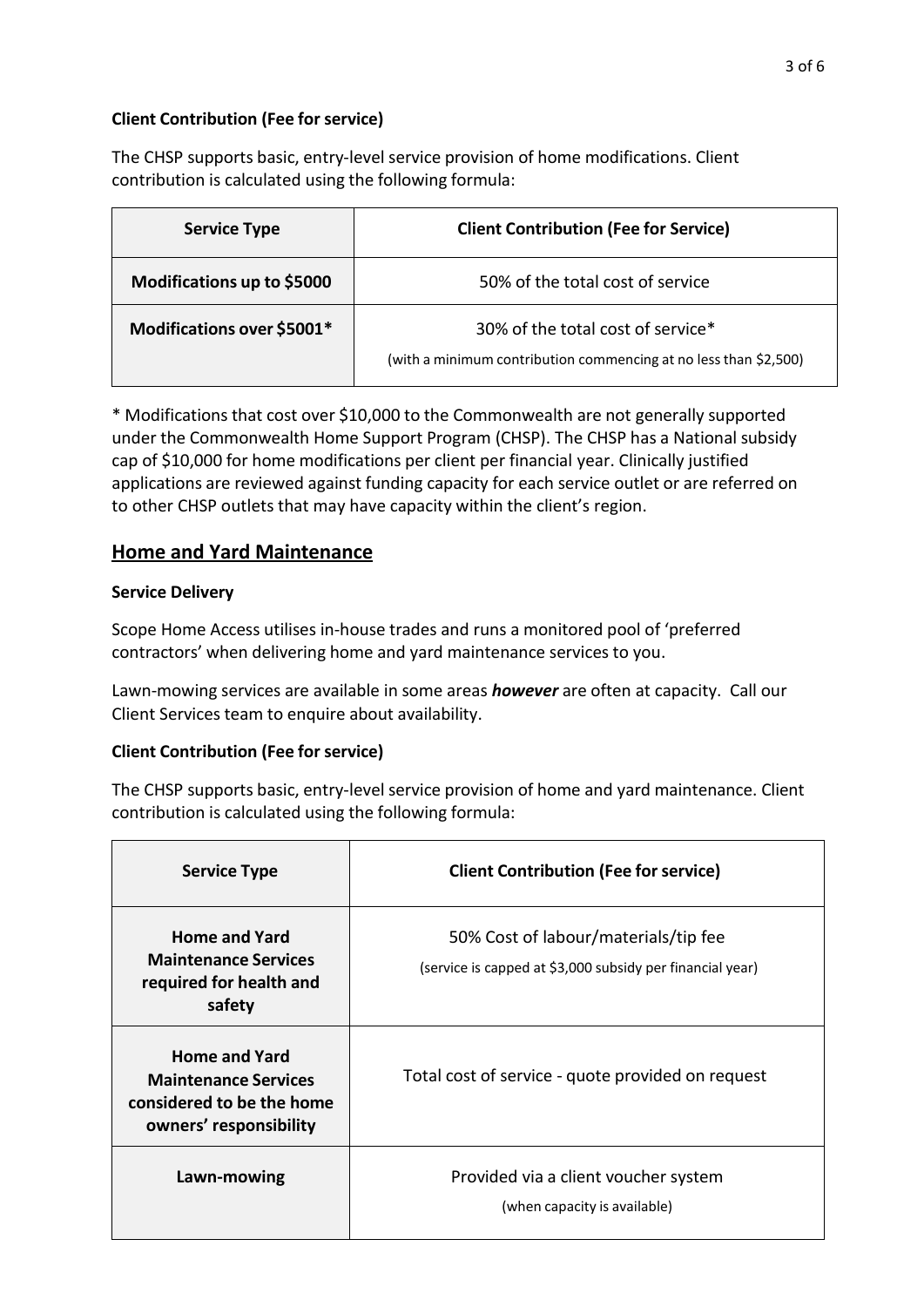#### **GOVERNMENT SUSBSIDY**

**Government subsidy can** *only* **be applied to work provided and/or approved by Scope Home Access, it cannot be applied retrospectively.**

#### **CLIENT CONTRIBUTION (FEE FOR SERVICE)**

In accordance with the government's CHSP Client Fees Framework, all services provided through the CHSP require a client contribution towards each episode of service. Further information regarding fees (including hardship options) can be provided by our Client Services team. Our Client Fees Policy is listed on our website [www.scopehomeaccess.com.au o](http://www.scopehomeaccess.com.au/)r can be provided to you in hard copy.

#### **PRIVACY**

The Scope Home Access Privacy, Dignity & Confidentiality Policy (Policy B01) incorporating the Australian Privacy Principles is available on our website [www.scopehomeaccess.com.au.](http://www.scopehomeaccess.com.au/) A hard copy can also be provided at your request.

Information that we collect from you in order to provide service under CHSP includes your personal information. Your personal information is protected by law, including by the Commonwealth Privacy Act.

The client management system that we are using is an IT system called the 'Data Exchange'. This system is hosted by the Australian Government Department of Social Services. Your personal information that is stored by the Department on the Data Exchange will only be disclosed to us for the purposes of managing your case.

The Department de-identifies and aggregates data in the Data Exchange to produce information for policy development, grants program administration, and research and evaluation purposes. This includes producing reports for sharing with organisations. This information will not include information that identifies you, or information that can be used to re-identify you, in any way.

You can find more information about the way the Department will manage your personal information in the Department's APP privacy policy, which the Department has published on its website. This policy contains information about how you may access the personal information about you that is stored on the Data Exchange and seek correction of that information. This policy also includes information about how you may complain about a breach of the Australian Privacy Principles by the Department, and how the Department will deal with your complaint.

## **ADVOCACY**

You have a right to use an advocate of your choice to communicate on your behalf with Scope Home Access. This may be a family member, carer, friend or advocacy service (we can help you contact a service if required). If you wish to appoint an advocate please let us know, alternatively we can provide you with an 'Authority to Act as an Advocate' form which can be completed by the person to whom you would like to grant representation of your needs.

#### **INTERPRETERS**

If an interpreter is required, this can also be arranged by us. Please advise the staff member who makes contact to book your appointment.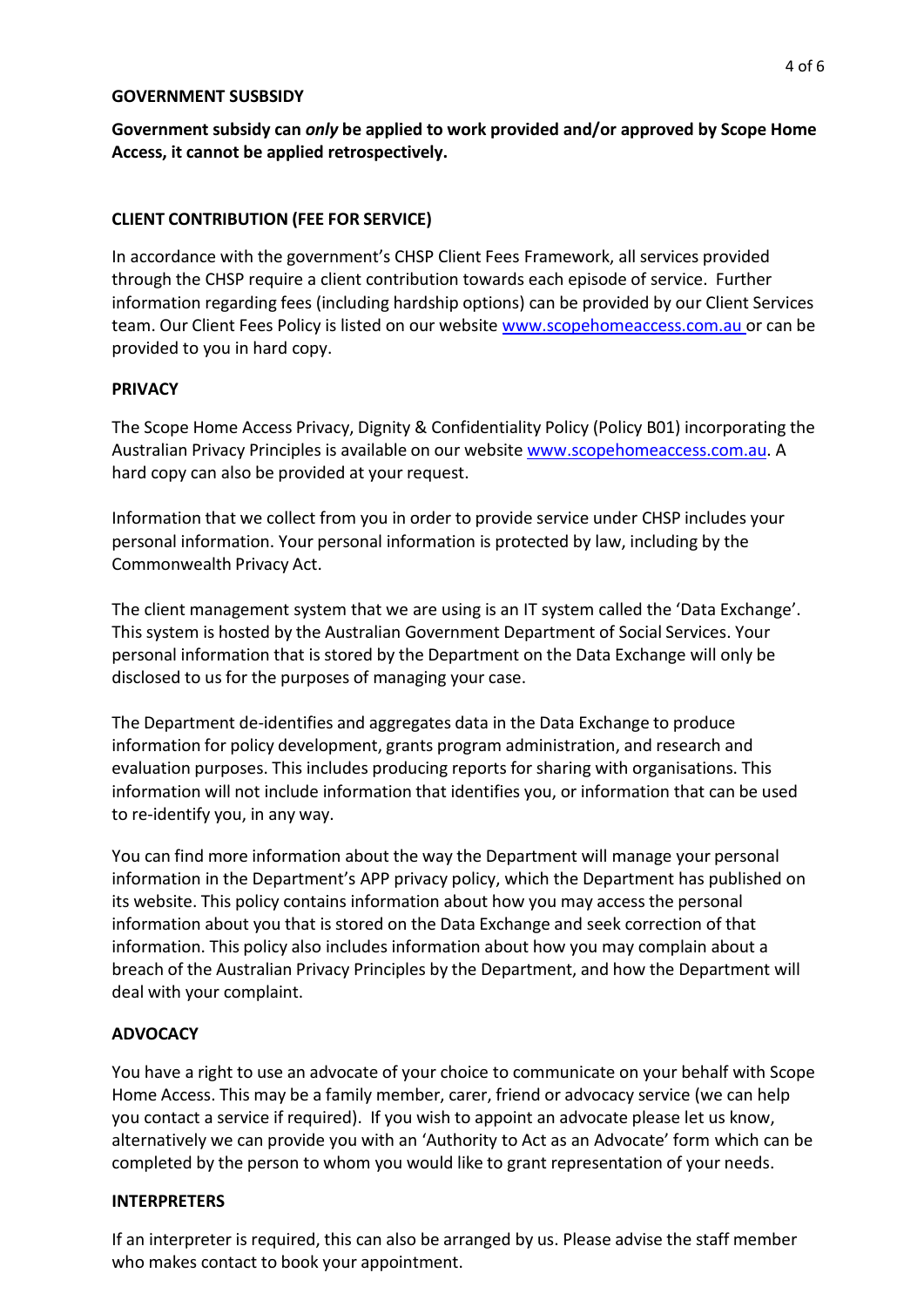#### **CLIENT RIGHTS & RESPONSIBILITIES, DIGNITY AND CHOICE**

**Your rights:** In line with the new Aged Care Quality Standards, the Charter of Aged Care Rights is provided at the time of service. As a provider we have a responsibility to help you understand your rights when receiving government subsidised services. Our staff will support you to understand the new Charter and will ask you to sign it to acknowledge you have received a copy and understand your rights under the Charter. You are not obligated to sign the Charter and if you choose not to, this will not prejudice your right for service. As outlined in the Standards, a copy will be retained by Scope Home Access.

More information on the Charter of Aged Care Rights can be found at: <https://agedcare.health.gov.au/quality/single-charter-of-aged-care-rights>

**Your responsibilities:** In order for us to provide you with the best and most appropriate levels of service, you also need to:

- respect the rights of Scope Home Access staff
- work with Scope Home Access staff to develop and deliver your service appropriately, allowing choice and control over the service you receive
- follow the terms and conditions of any written service agreement or contract
- pay any fees outlined in your quote acceptance or written service agreement or contract
- allow safe and reasonable access to your home for staff and/or contractors at the times agreed

#### **SOCIAL / PUBLIC HOUSING**

We are unable to undertake any kind of modification or home maintenance on Housing Department properties but may be able to assist with OT assessments, yard maintenance and lawn mowing services (where there is capacity).

#### **WEBSITE / FACEBOOK**

For more information on our services or to browse through our gallery please visit our website at [www.scopehomeaccess.com.au](http://www.scopehomeaccess.com.au/), also to keep up with the latest news, services and events Follow us on Facebook.

#### **FEEDBACK AND COMPLAINTS**

Feedback is encouraged, we appreciate your comments as this helps us to continually improve our service (completing our Client Survey is a simple way to convey your experience).

If you have any concerns or wish to make a complaint about the service you have received, we would like to hear from you. Your complaint will be dealt with, free from reprisal, fairly and promptly. Please contact our Client Services team who will be happy to assist.

For Feedback and Complaints please contact us via email [info@scopehomeaccess.com.au,](mailto:info@scopehomeaccess.com.au) phone 1300 765 887 or write to us at PO Box 926, Dapto NSW 2530. A copy of our Grievance Policy can be found on our website [www.scopehomeaccess.com.au](http://www.scopehomeaccess.com.au/) or can be posted to you on request.